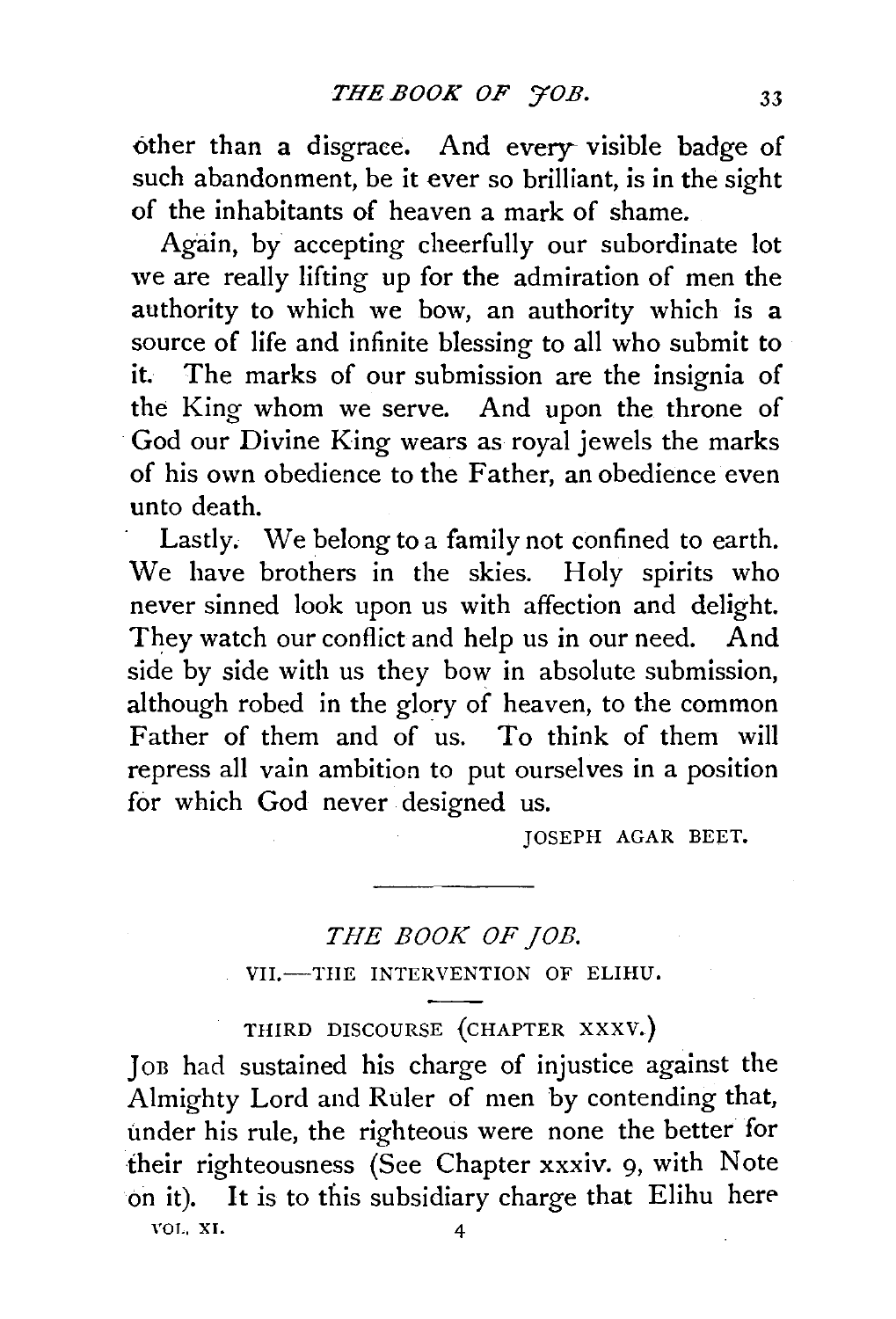addresses himself in an argument as wide in its sweep, as cogent, as philosophical in its tone, as any we have already heard from him, though it is more faintly accentuated and more curtly expressed. He argues (1) that since, when men sin against the law of God, the disastrous effects of their transgression do not reach up to Him, and, when they do his will their righteousness confers nothing on Him, since "the service and the loyalty they owe in doing it pays itself," their righteousness gives them no claim on God, or no claim on which they can insist: while, on the other hand, since He gains nothing by their obedience, and loses nothing by their disobedience, He has no conceivable motive for treating them unjustly, for interposing between them and the due reward of their deeds (Verses  $5-8$ ). He argues (2) that if, when they call upon God to succour them in their afflictions, God does not at once respond to their appeal, it is much more reasonable to infer that they ask amiss than to conclude that He is wilfully and obstinately deaf to their cry ; the fault is far more likely to be with them than with Him (Verses  $9-13$ ). And (3) he argues that, so far from being deaf or indifferent to the cries of the wronged and the suffering, God's eyes are ever on their ways, his ear open to their supplications. Their cause is before Him; sentence is only delayed, not refused ; and delayed purely in compassion to suppliants whom the Divine Judge must condemn for many faults were He to pronounce an immediate verdict upon them (Verses 14-16).

In fine, men are the better for their righteousness in many ways ; but their righteousness is as yet imperfect, as their very afflictions prove, since these are sent to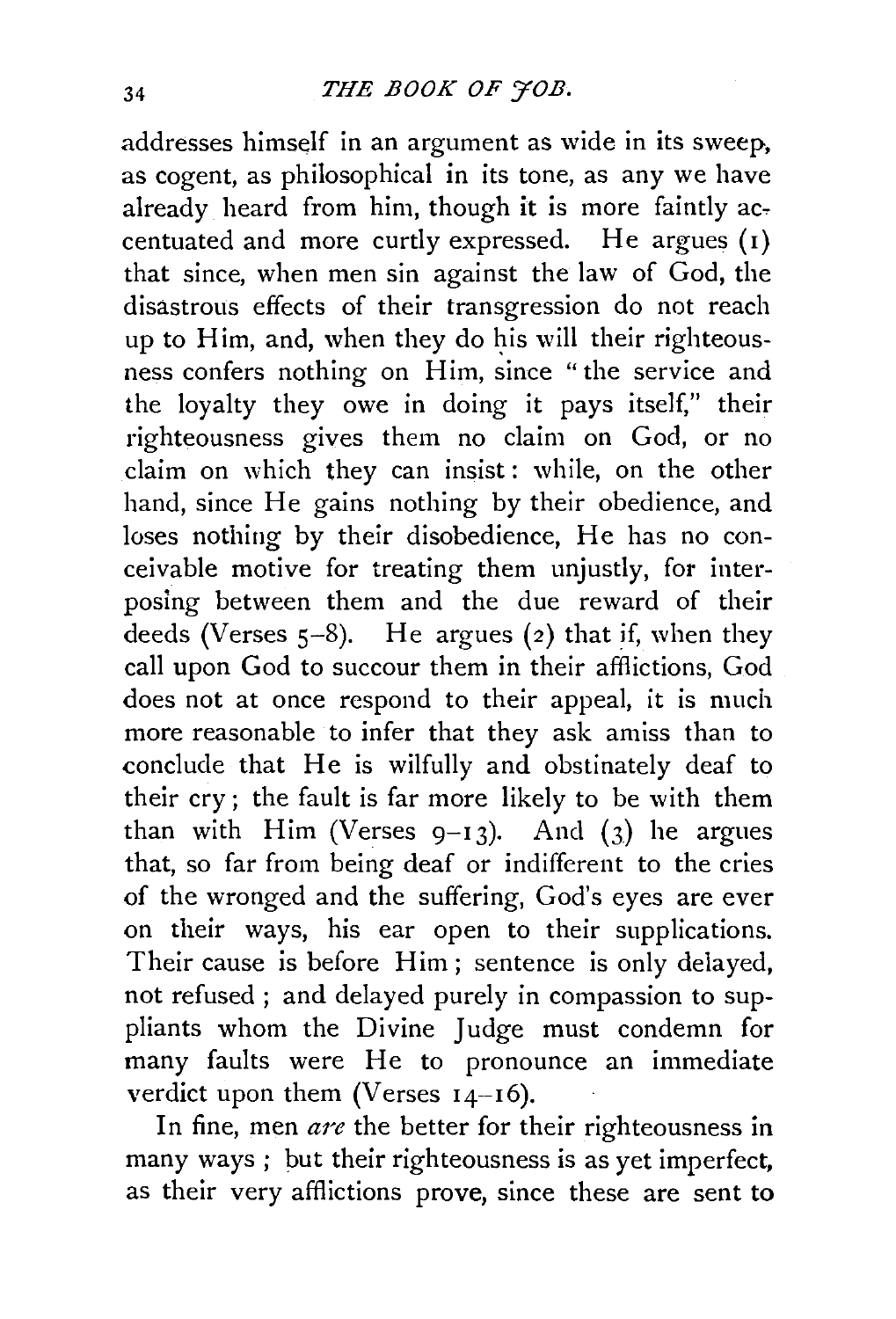redeem them from their bondage to imperfection : their righteousness is impaired by so many faults and sins rthat, were God to enter into instant judgment with them, not even the best of men could stand before Him.

Much that Elihu says here we have heard before. Eliphaz had argued that, as God was no gainer by the :good deeds of men, they could not claim instant .audience and immediate interposition of Him (Chap. xxii.  $2-4$ ,  $12$ ,  $13$ ); and Job had himself explained that the wicked could not "invoke the Most High" when he would, or expect that God would "hear his cry when trouble came upon him" (Chap. xxvii. 9, 10). But Elihu sets these truths in a new and more genial light when he contends that, as God gains nothing from the righteousness of man, and loses nothing by their transgressions, He can have no motive for afflicting men, no motive for afflicting Job, unjustly; reminds the Sufferer that, righteous as he may be, nevertheless, being a man, he must have faults and sins which need to be chastened out of him before the Eternal Judge can wholly acquit and approve him : and urges him to suspect himself of iniquity rather than impute inequity .to God.

## CHAPTER XXXV.

|            | Then Elihu took up his discourse and said :              |
|------------|----------------------------------------------------------|
| 2.         | Thinkest thou this to be right, that thou shouldest say, |
|            | " My righteousness is greater than God's?"               |
| $\cdot$ 3. | Yet thou saidst, " What profit shall it be to me,        |
|            | And what shall I gain from it more than from sinning?"   |
| 4.         | I will answer thee.                                      |
|            | And thy friends with thee.                               |
| - 5.       | Look up to the heavens and see,                          |
|            | And behold the clouds, how high they be !                |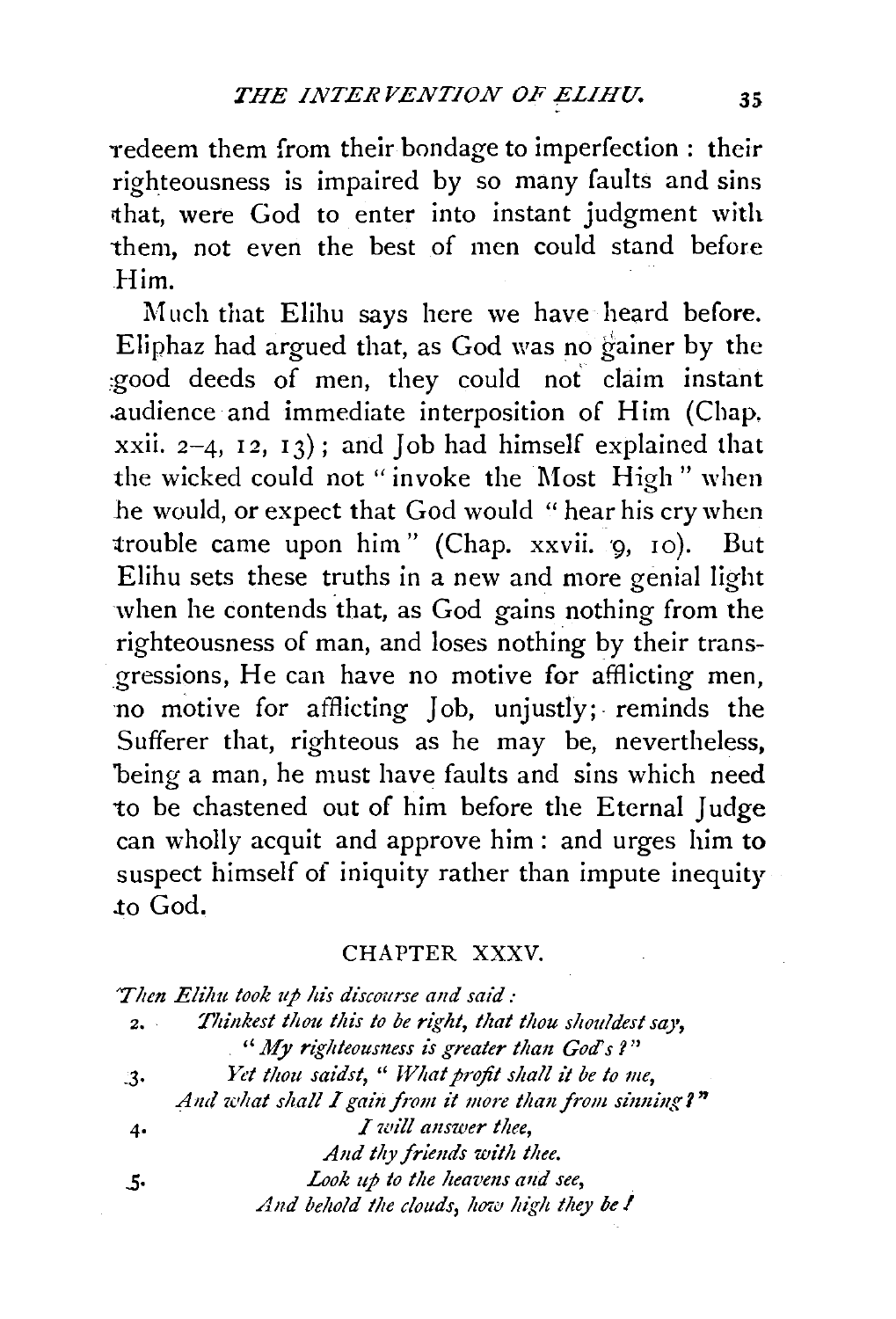## *THE BOOK OF YOB.*

| 6.  | What canst thou do against Him, if thou sinnest?                    |
|-----|---------------------------------------------------------------------|
|     | Though thine offences be many, yet what canst thou do against Him ? |
| 7.  | If thou art righteous, what dost thou confer on Him,                |
|     | And what will He take at thy hand?                                  |
| 8.  | Thy wickedness can but affect a man like thyself,                   |
|     | And thy righteousness a son of man.                                 |
| 9.  | If men groan at the multitude of oppressions,                       |
|     | And cry out under the arm of the mighty,                            |
| 10. | Yet none saith, " Where is God my Maker,                            |
|     | Giver of songs in the night,                                        |
| 11. | Who teacheth us more than the beasts of the earth,                  |
|     | And maketh us wiser than the fowl of the air?"                      |
| 12. | They cry out indeed—but He answereth not—                           |
|     | Because of the tyranny of the wicked,                               |
| 13. | For God will not hear vain outcries,                                |
|     | Neither will the Almighty regard them.                              |
| 14. | <b>Even when thou sayest thou shalt never see Him,</b>              |
|     | Thy cause is before Him: wait therefore for Him.                    |
| 15. | But now, because his anger hath visited thee lightly,               |
|     | And He ignoreth many of thy faults,                                 |
| 16. | <i>Fob openeth his mouth with vanity</i> ;                          |
|     | He multiplieth words without sense.                                 |

With his customary fairness Elihu states *(Verses* 2, 3} the conclusion he is about to attack. So far from wilfully misunderstanding or maliciously misinterpreting the contention of Job, or drawing a harsh and unfair inference from it, in order to score an easy logical victory against him, as some critics affirm, Elihu, as we have seen (Chap. xxxiv. 9), positively softens down Job's charge against the Divine equity, and puts it in a *less* crude and offensive form. Again and again Jobhad asserted his own righteousness; again and again he had accused God of unrighteously refusing to recognize his righteousness, with treating guilty and guiltless alike, with even laughing at the trials and\_ temptations of the innocent: and what was all this but to claim a "greater" righteousness than God's, and to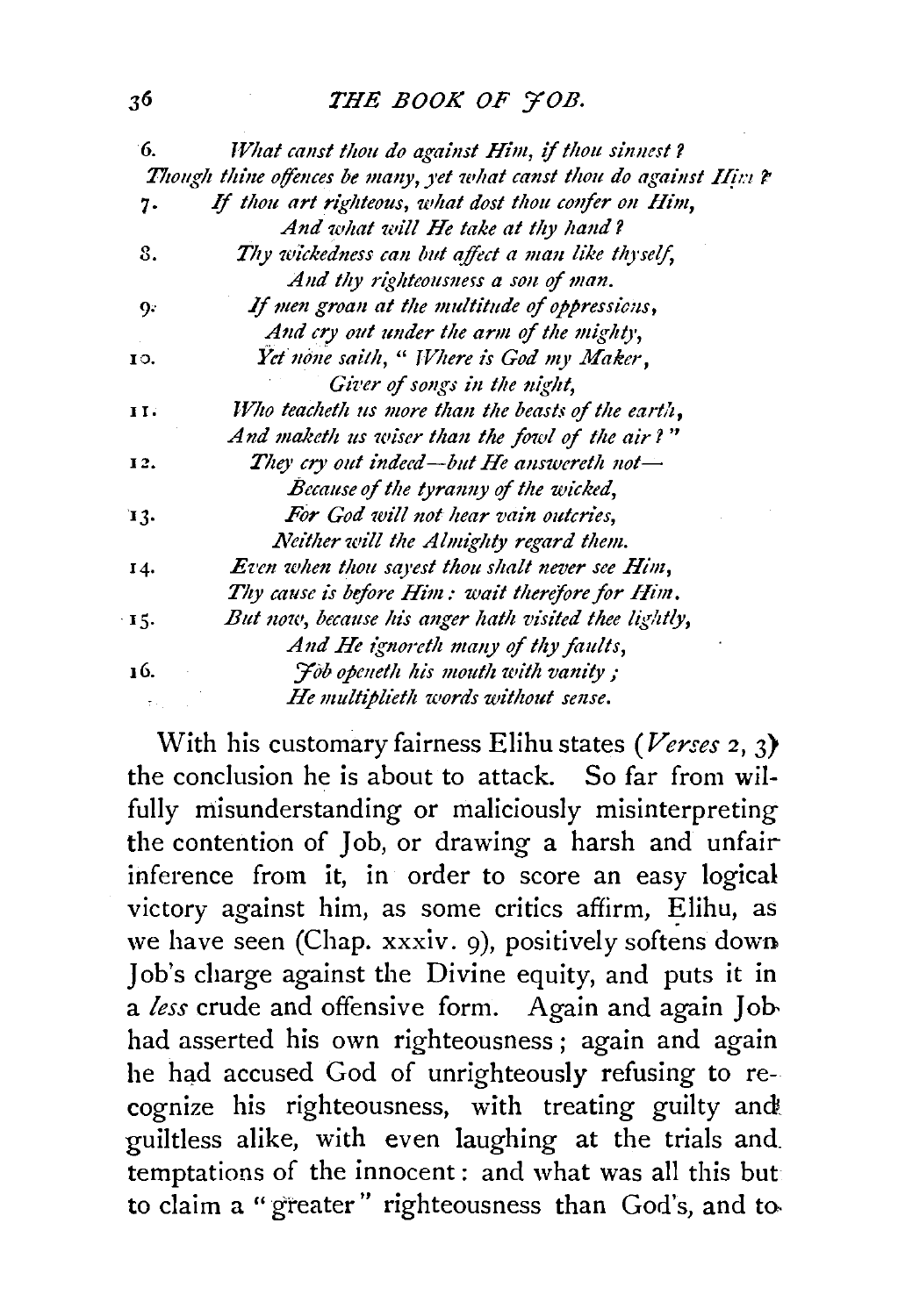declare that, great as was his own righteousness, he was none the better for it? Let the critics who are so hard on Elihu look to themselves, and say whether it is he who handles Job, or they who handle *him* unfairly.

It is possible that the "friends " whom, in *Verse* 4, Elihu undertakes to answer in answering Job were, as some Commentators believe, Eliphaz, Bildad, and Zophar ; for in their very defence of God they had, however unconsciously, attributed unrighteousness to Him: but, as they were far from attributing to Him the special form of unrighteousness which Elihu now had in his mind, that of failing to punish the wicked and to reward the good, it is surely more rational to see in these friends the evil-doers with whom Job had .associated himself by adopting their misconceptions of the Divine character and rule (Chap. xxxiv. 8, 9, 36, 37), and by multiplying words against God. In fine, Elihu is prepared to maintain the absolute righteousness of the Most High against all comers, whether they be wise or foolish, pious or impious.

His first argument is of a somewhat abstract and scholastic tone. Here indeed, as elsewhere, Elihu reminds one of the schoolmen of the Middle *Ages,*  who, with reverence be it said, were not the absolute idiots they are often assumed to have been. Like an eager and eloquent young scholar, with his little bundle -of theses to be nailed on any Church or University door, he is prepared to contend for his conclusions. against all opposers, with arguments of the most approved quality. In the disinterestedness of God, for example, he finds a proof of his righteousness. God has no conceivable motive for injustice; *ergo,* He must be just. He is none the richer for the obedience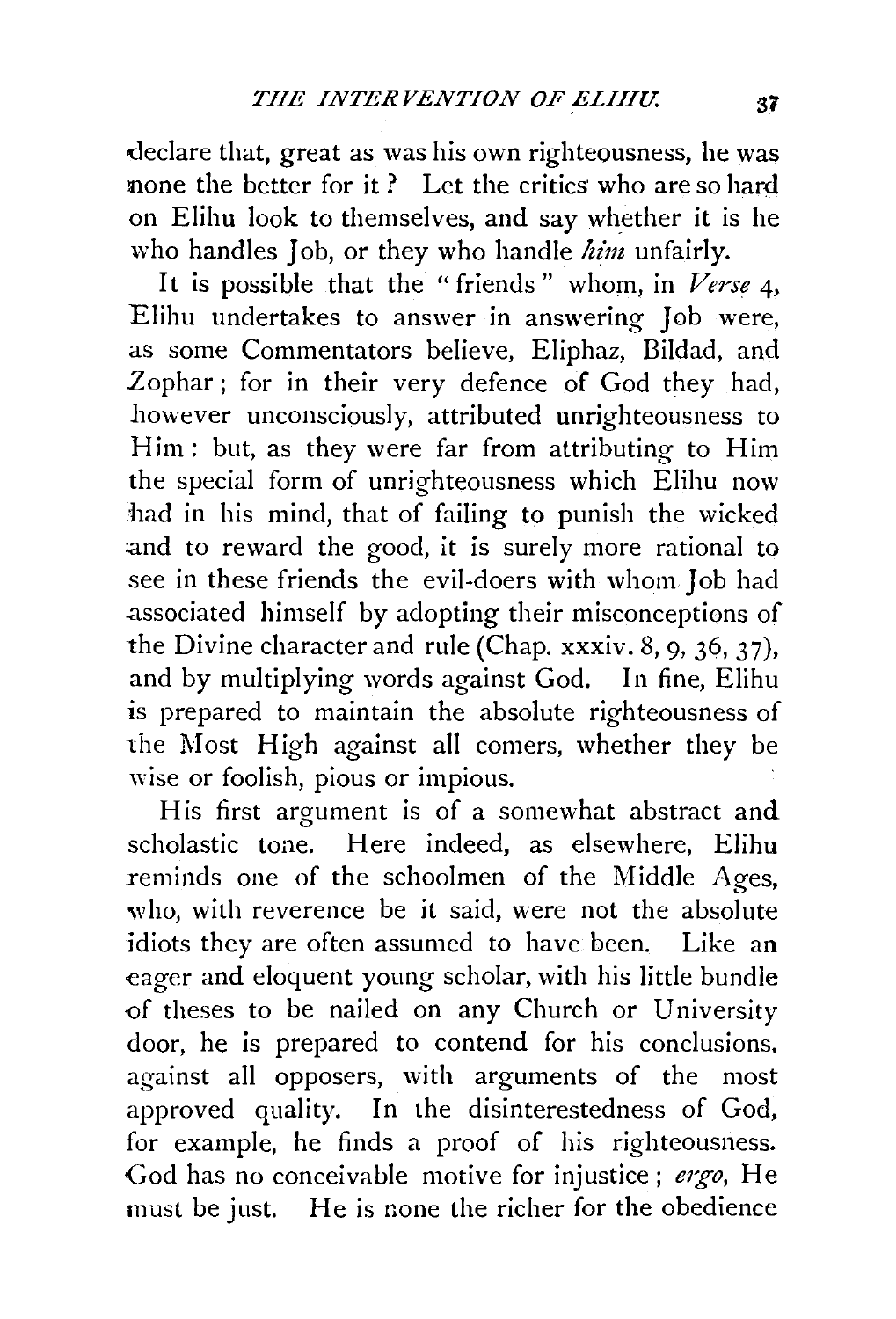. . of men, none the poorer for their disobedience. They· can neither give anything to Him, nor filch anything from Him. And if He can neither gain by being unjust, nor lose by being just, why should He pervert justice? With no personal interests at stake, such as. might warp the judgment of a human, and especially an Oriental, magistrate, there can be no ground for suspecting his equity.

The argument is not by any means so reverent or so conclusive as Elihu thought it. It would be easy to pick logical holes in it, or even to substitute for it an argument of a more sovereign potency. For it is no compliment to the Lord of all to compare Him with the capricious and corrupt despots of the East, and to imply that, if He *had* private ends to serve, He might prove as unjust as they. And, instead of contending that the Almighty has no conceivable motive for injustice, we might well contend that He has the strongest conceivable motive for being just. inasmuch as He does "gain " what He most desires when men become righteous, and "lose" what He most loves when they become unrighteous. But Elihu, though wise beyond his years, was not wise beyond his time. He could but work with the materials and use the logic of his age, as indeed he doe's in this very argument.<sup>1</sup> And, however defective his argument may seem to us, it would be very cogent with the men of his own generation, while even to us it can hardly fail to be interesting and instructive to note: how he approaches and handles it.

He bids Job look up to heaven and to the clouds of heaven, and mark how high they be *(Verse* 5), in

~ Compare Chaps. xxii. 2-4, 12, 13; and Yii. 20.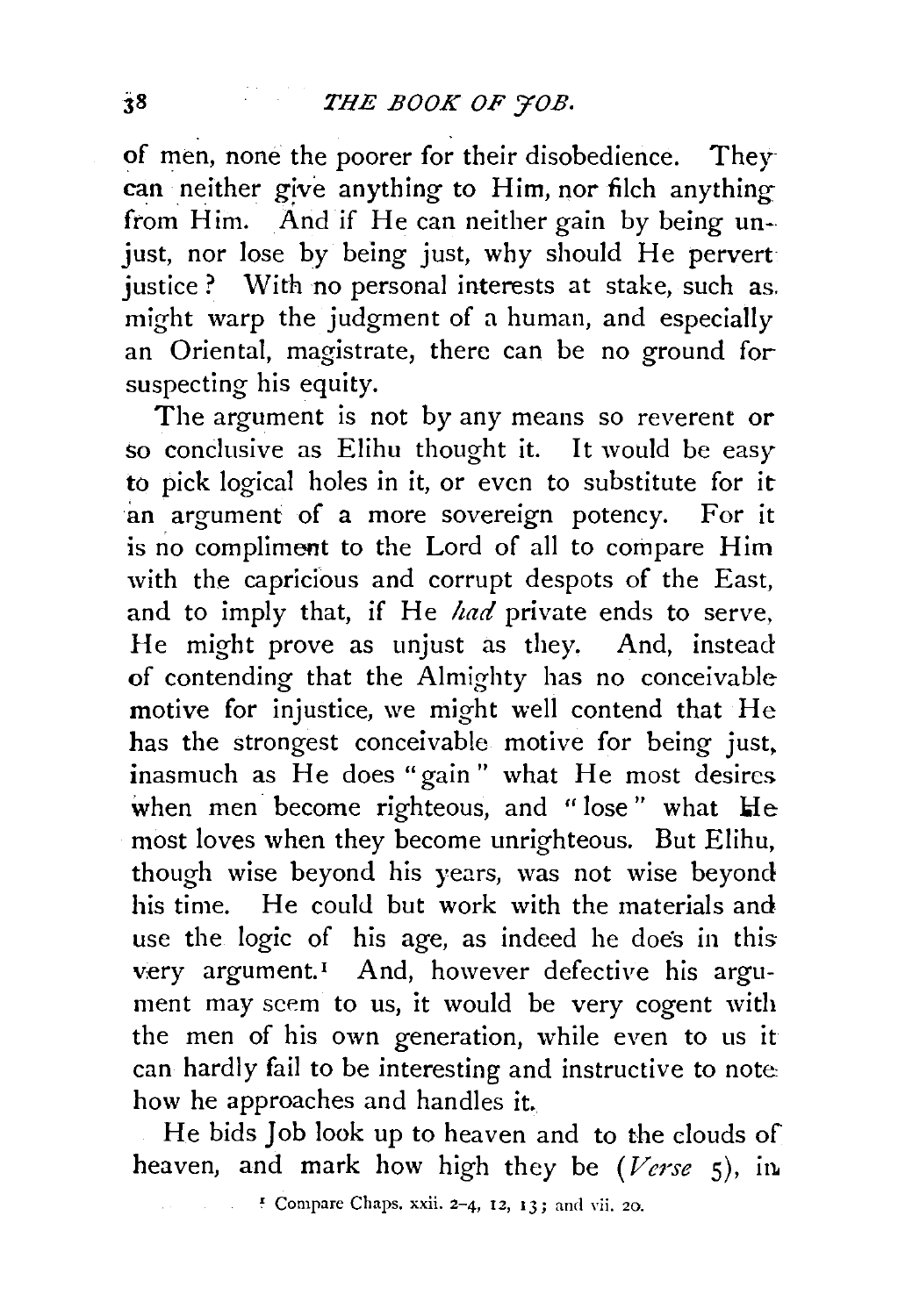order that he may rise to some dim conception of the Majesty of Him who dwells above the heavens, and of the mystery which necessarily encompasses his ways. If God be so high, how can aught that men may do reach up to Him ? Neither their goodness nor their wickedness extends to Him; they cannot affect the determinations of the Divine Ruler and Judge ; they can but affect their fellows, walking on the same level with themselves, and bound to them by many tics *(Verses* 6-8). Unaware, like his contemporaries, of the sympathy which binds Heaven to earth and makes them one, Elihu claims the very remoteness, the very indifference of the Judge eternal, as a proof, or an assurance, of his equity, a proof that He administers justice indifferently to all. It is not, therefore, to the injustice of God that Job must trace his sufferings, for there is no injustice with Him; but, as has already been shewn (Chap. xxxiii.), to the Love which chastens men of their sins, and schools them to a larger wisdom, a more perfect obedience.

But why, if God cannot be unjust, and man must be the worse for his wickedness and the better for his righteousness, does not God listen to men when, chastened and corrected by his rod, they appeal to Him for pity and help? To this natural and reasonable inquiry Elihu replies in his second argument  $(Verses 9-13)$ ; and if his first argument was somewhat scholastic in its tone and remote from the common facts of life, the second is concrete enough for the most practical of men. For he now argues that, if God does not hear the afflicted when they call upon Him, it is not because He does not care to hear, or is loth to answer, but because they ask amiss, because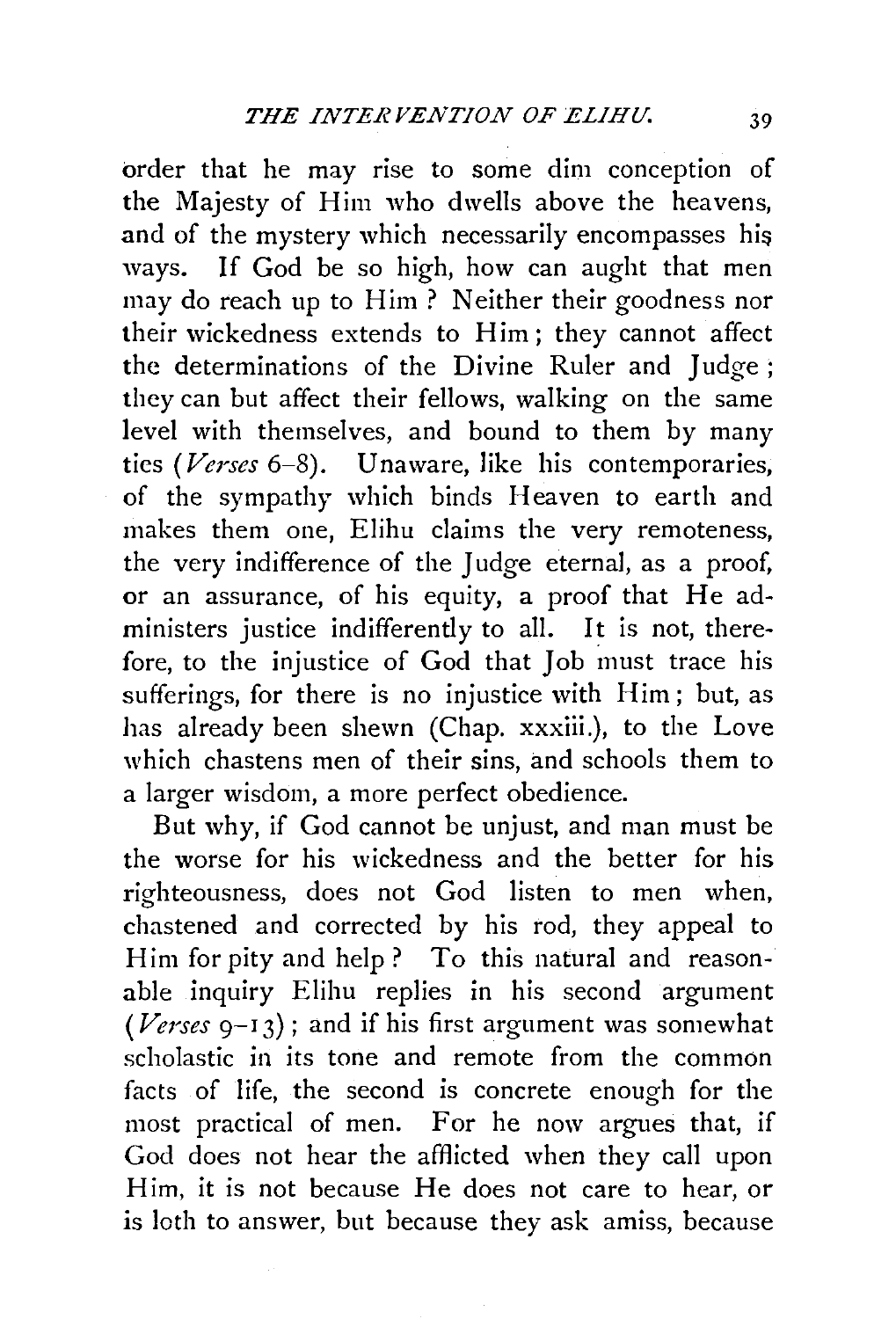they ask to be released before the moral ends for which they are afflicted have been secured.

One secret of the power of this great Poem is that it gives life, animation, variety, to its single but manysided argument, which under less noble treatment would soon have become monotonous and wearisome, by conveying its general principles, the thoughts on which the polemic rests and turns, in particular and selected instances ; not by abstract reasoning or logical formulæ, but by drawing pictures of human life which suggest more than they say, by embodying its truths in tales. Elihu is true to the picturesque manner of the Book here. He selects his instance, tells his tale, an ancient tale of wrong. In his day-as to this day, especially in the East-a tyrannical abuse of power was one of the commonest sources of human suffering. Subjects groaned under "the multitude of oppressions," and cried out under the heavy and cruel "arm " of men dressed in a little brief authority, an authority used the more cruelly because it was brief *(Verse* 9). They cried out; yet there was none to answer them nor any that regarded: no voice from heaven responded to their cry; no "bolt from the blue" struck down their oppressors. Why? Simply, asserts Elihu, because their cry was one of mere pain and fear, not one of trust ; not *prayer* at all, but mere instinctive noise such as they had learned, or might have learned, from "the beasts of the earth" or from "the fowl of heaven" (Verse II). The lions roar for food unto God (Psalm civ. 2I); the cattle low to Him in their thirst (Joel i. 20); the young ravens cry to Him from their deserted nest (Psalm cxlvii. 9): and God hears them, and feeds them, since they can do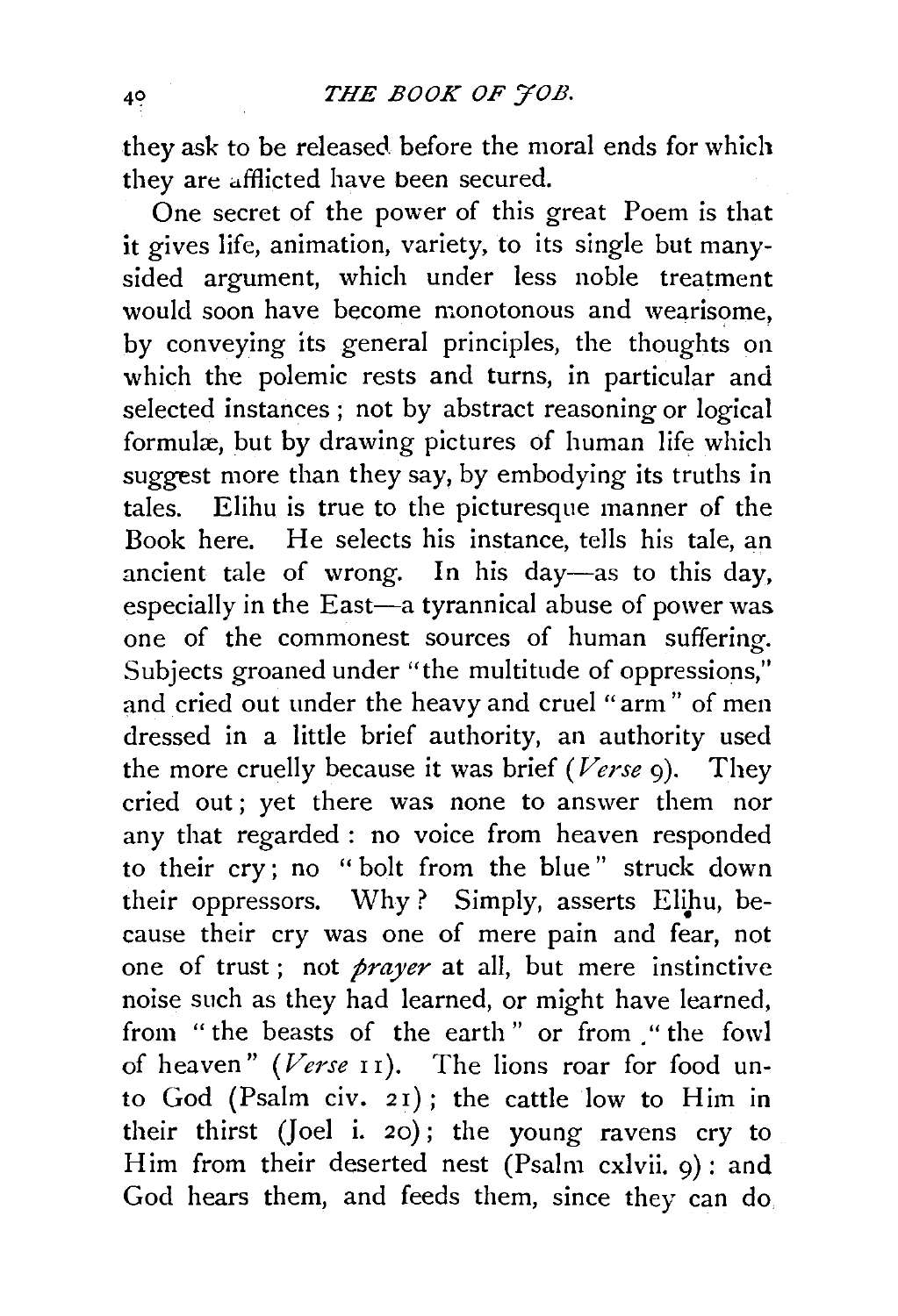no more than roar and scream. But men are not brutes merely, and should not cry out, like the brutes, simply because they are hungry or hurt. As God "teaches them more than the beasts of the earth," they ought to be " wiser than the birds of the air," although to *these* the ancients ascribed a special and oracular wisdom. It is to raise them out of a merely brutal or animal condition that they are smitten of God and afflicted. *They* should have learned-before they can escape tribulation they *must* learn-to trust in "God their Maker," and even to trust in Him as "Giver of songs in the night" (Verse 10). It becomes men to look through the shadows of discipline to the light that lies beyond it; to believe in the dawn of a better day even when the day of ease and happy conditions darkens into a night of loss and grief and pain. Men have not risen to their full moral stature till they can make God's statutes their songs in the house of their bondage as well as in " the house of their pilgrimage," and even though they have been brought into bondage by their very obedience to his statutes. *This* is the end God has in view when He chastens and afflicts the sons of men-to raise them to their full moral stature, to train them to their full moral strength : and, till this end be reached, how can He listen to their cries for deliverance?

Too often it is mere tyranny against which they cry out, not wickedness (Verse 12): their cries are vain *(Verse 13)*—" *vanities,*" merely muscular contortions of writhing lips, not sacred inward realities, not the sighings of a contrite and chastened spirit. Till these are replaced by prayers, and prayers inspired by a sincere trust in the Goodness which chastens men only for their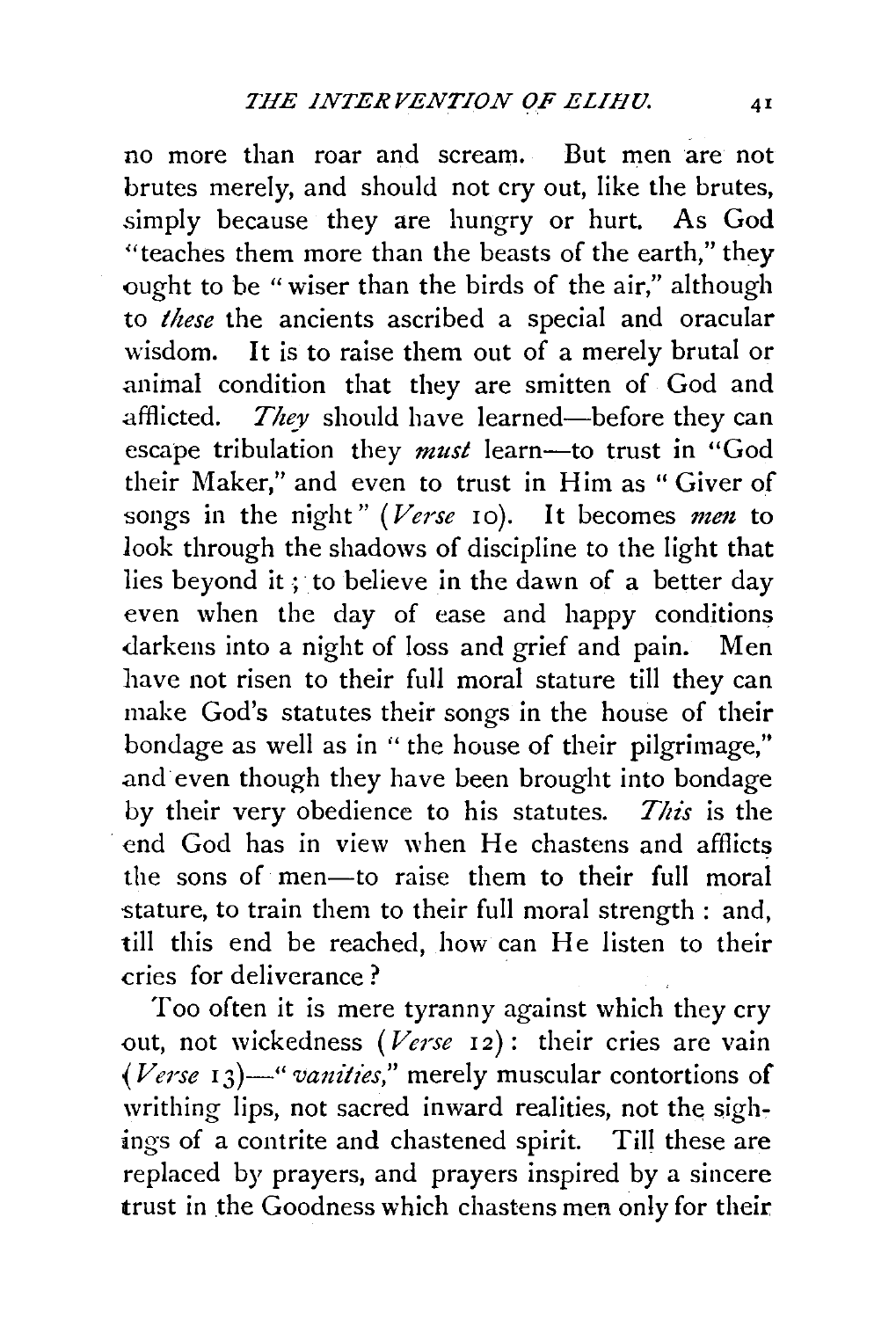good, the Almighty cannot and will not "regard" them.

Let Job ponder this illustration of the Divine ways till he reaches the principle which underlies it, and conclude that if God has not heard *him,* it is simply because the gracious moral ends for which God has afflicted him have not even yet been secured.

But-and this is Elihu's third argument-is Job quite sure that God has *not* heard him, that he has cried to Heaven in vain? *He* was not a mere animal man, pinched by want and pain till he exclaimed at his wrong. Let him be assured, then, that God *had* heard him ; that his "cause," or suit, though he deemed it passed by, was being tried and weighed ; and that the Divine Judge was ready to pronounce a verdict, was only withheld from pronouncing it indeed by his con sideration for the suitor who, if he had cried out to Him, had also cried out against Him *(Verse* 14). It was Job who was unprepared to hear, not God who was unprepared to speak. Obviously God's end in afflicting him had not yet been reached ; or how should Job have charged Him so foolishly? Did he want the Almighty to pronounce a final verdict upon him while he was arguing and complaining "like the wicked," while he was multiplying vain and senseless words against a God who, ignoring many of his faults, had refrained from inflicting the heavier and severe strokes of his wrath  $(Verses 15, 16)$ ? Would it not be wise of. Job both to rest in God and to wait patiently for Him? Was not the very delay of which he complained a merciful delay ? Was it not gracious of God, and not· ungracious, to postpone sentence upon him until it could be one of cordial and complete approval ?